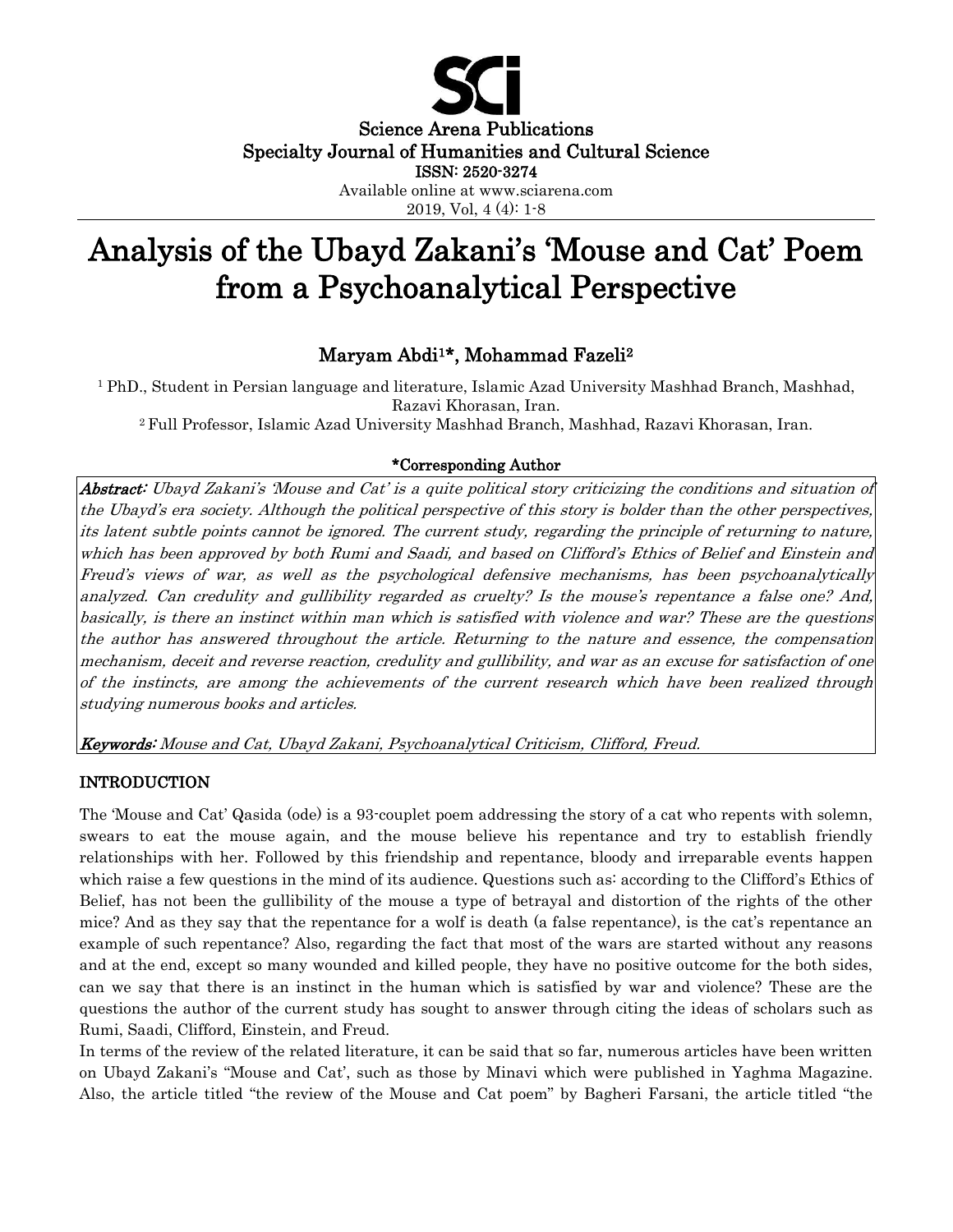analysis and contrastive analysis of the Ubayd Zakani's Mouse and Cat and Almas Khan Kandolehi" by Adwai and Ahmadi, "the contrastive analysis of two absurd epics, the Mouse and Cat and the violation of the Tress of Hair" by Arab Nejad, Nasr Isfahani, Sharifi, and Mohammadi Fesharaki, and many other articles which have addressed the story from a different perspective. However, the current study seems to be new and innovative in which it has sought to find an acceptable answer to the key and important questions mentioned in the previous section. The current study aimed at finding a tie and relationship between the human spirit and the unconscious ego and the events happening in this poem.

#### Main Body

At the beginning of the poem, Ubyad states that not everybody is intended by this story, but his audience are those who have a correct understanding of the events happening around them. Based on the evidence existing in the story and the analyses by many critics, there is no doubt that this story is a political one. The cat in the story is coarse and sturdy, hypocrite, tricky, bloodthirsty, and slaughterous, living in Kerman. His states are similar to Amir Mubariz al-Din. The cities it recruits troops to fight the mice, i.e. Isfahan, Yazd, and Kerman, are ruled by Amir Mubariz al-Din. Many of the analysts believe that the religious dogmatism and extremism of Amir Mubariz al-Din is a kind of pretense and hypocrisy, and introduce him with the character of the cat since the cat also exploits the prayer and Muslimhood as religious means to deceit the mice. Going to altar and saying prayers, and shedding tears repenting of the cat promising that it will not kill the mice anymore on the one hand, and breaking its oath and slaughtering the mice ,on the other hand, confirms the ideas of the scholars. However, Khan Mir, in the third volume of Habib-ol-Seir, where addressing the states of Amir Mubariz al-Din, not only he does not mention his hypocrisy, but he praises and glorifies his religiousness and his enthusiasm for religion. He has only mentioned his abusive and bloodthirsty characteristics of him and states that Amir Mubariz al-Din did not delay punishment of the offenders even when he was reading the Holy Quran, and that he has shed the blood of about a thousand people by his own hand. He even did not fear insulting and abusing his own children, quite similar to the cat that sometimes used nasty words.

The mouse in this story is also very similar to Shah Sheikh Abu Ishaq Inchu, who was constantly fighting Amir Mubariz al-Din. When Shah Abu Ishaq heads to Kerman to seize it, and sheds plenty of blood and plunders a lot, when getting close to Kerman, he becomes aware of the great number of Amir Mubariz al-Din's troops, so he changed his idea and sent Amir Ibrahim to mubga as a peace mediator. Amir Mubariz al-Din ignored his fault, but after a while. Shah abu ishaq again invades Kerman, and again returns to Shiraz with a defeated and scattered army. He betrays Amir Mubariz al-Din a few times in a way that even his ally, Amir Sultan Shah, is plagued by his betrayals and leaves him to serve Amir Mubariz al-Din. Finally, Amir Mubariz al-Din decides to conquest Shiraz and Sheikh Abu Ishaq sends the judge Izad al-Din Ilchi to Amir Mubariz al-Din to compromise, but he, in spite of showing great respect to Izad al-Din Ilchi, and giving him a 60000-dinar gift, does not accept Sheikh Abu Ishaq's compromise message, stating that: "the promise and words of Sheikh are not credible at all, since he compromised with me eight times, and he fought me again…" (Chandmyr, 2001). In the end, Sheikh escapes from Shiraz and finally he is captured by Amir Mubariz al-Din, and is executed by Amir Haj Zarab's child for killing him. When the mouse, after boasting behind the cat, is captured in his paws, and asks for his forgiveness, it reminds you of Sheikh Abu Ishaq, and the cat who is not deceived by the mouse and kills and eats him, depicts Amir Mubariz al-Din. Hafez and Ubayd are both the poets contemporary to Amir Mubariz al-Din, and both do not like him due to some reasons, and both composed poems criticizing him and praising Sheikh Abu Ishaq.

Since the subject of the current article is a psychoanalytical critique, we leave the political perspective of the story, for which a brief explanation was required, for now, and deal with the main subject.

At the beginning of the story, a mouse drinks wine and becomes drunk. Since it has been said from the old times that 'in vino veritas', the mouse also tells the truth after a while being high on the wine, and gets everything off his chest. He speaks of wishes which are not proportionate to his physiology (Aminiyan Razavi,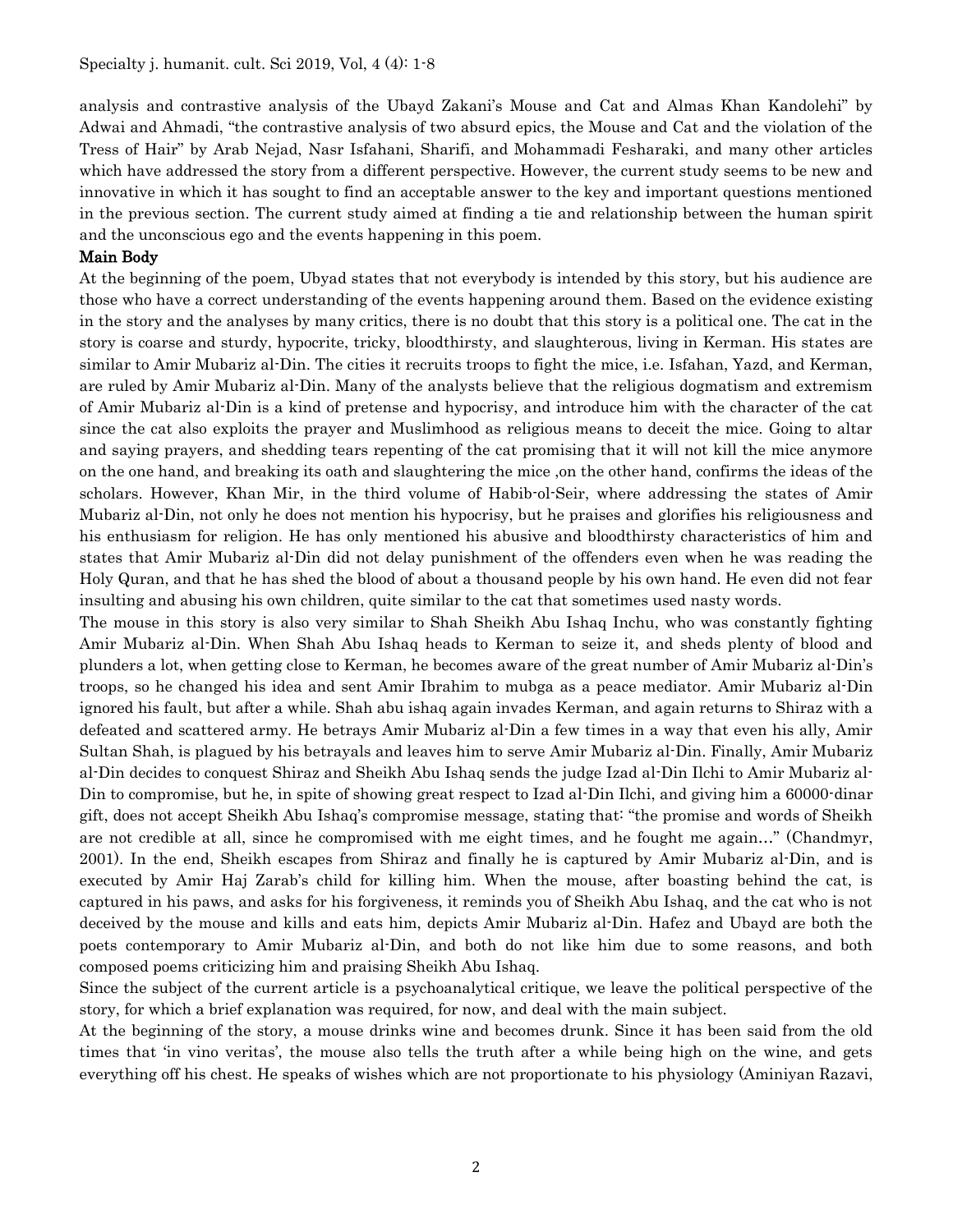$2013$ <sup> $1$ </sup> and his weak and frail body. While being drunk, the wisdom is gone and all the secrets are revealed. In such a situation, the man disuses the expediency and the profitability, and there is no reason to lie. In fact, the alcohol finds a strategic function. A type of reverse engineering that greatly helps with revelation of the drunk person's secrets to the others. The mouse definitely feels inferior to the cat and against his size and his sharp paws, he feels weak and frail. Many harms and damages have been inflicted upon him by the cat. Now that the mouse is drunk and lost his wisdom and piety, he boasts in the absence of the cat and draws the sword. He is searching for the cat to behead him, and skin him. He claims that the cat is nothing before him but a dog (meaning that the cat is very inferior to him), totally unaware that the cat is hearing everything from behind the wine barrel. These prattles give a joy and calmness to the mouse that it partially compensates for so much fear, distress, and escape. From the psychological point of view, this behavior of the mouse is indicative of the compensation<sup>2</sup> mechanism. Talking behind someone's back is also an example of the compensation mechanism. The one who does that considers himself inferior and has not the ability to talk when the other person is present. As a result, he prates behind him and mentions his weak points, so that in this way, he can compensate his inferiority, and on the other hand, calm down through maliciously talking behind the absent person's back.

Now we note another mechanism called 'the reverse reaction<sup>3</sup>'. The cat which is hiding behind a wine barrel, hears the hoax (Amid, 1984) <sup>4</sup> of the mouse and attacks him in an appropriate situation. As soon as the mouse is captured in the cat's paws, he uses the reverse reaction mechanism. The mouse who is now in the hold of the powerful paws of the cat, and fears his death, abruptly changes his mind and says: "O cat, I'm your servant, forgive me for the vain words I spoke". However, when our bluff is called for the other party, begging and adjuration is useless, and the cat kills the mouse and eats him. The reverse reaction is the reaction of many weak, and at the same time, conservative men. There are many subordinates who are very dissatisfied with their managers, and talk behind their backs, telling nonsense and malicious words about them. But as soon as they face their managers, they change their faces and show themselves to be obedient to their manager through flattery, in order to maintain their position or promote it. As people say, such people fake out to show the truth the other way. Flattery is a clear example of the reverse reaction mechanism. Those who use it most of the time should know that the truth will be out and finally, their deceit and hypocrisy will be revealed. Their words really do not carry any weight, and their flattery is useless, just like the mouse in Ubayd's story.

The cat changes at once after eating the mouse. He performs his ablution and goes to the mosque to repent to God. He gives up eating mice and repents, seeking God with cries and weeps to forgive him, and vows to donate two mounds of bread, and not eat any mice from that time on.

The reader does not know the intention of the cat. Trickery and deceiving the mice or true repentance? The story seems to be a little vague and ambiguous, and we have to consider both assumptions. If we assume that the cat has vowed to be a vegetarian, and not shed the blood of any mice, his repentance and atonement seem to be true. But what happens that he, after a while, breaks his vow and eats not one mouse, but five mice at once? Here, we are faced with several psychological points. First, if you prohibit someone from doing something, he would become greedy. Second, the nature and essence of a thing cannot be changed forever. Perhaps, the intended change can be done temporarily, but when the conditions for returning to the essence

<sup>&</sup>lt;sup>1</sup> Physiology is a French word, means a knowledge related to the special role of different organs and parts of the body of the livings. In the 'Moein Encyclopedia' it has been defined as the 'science of organs roles'.

<sup>&</sup>lt;sup>2</sup> "Compensation is exaggeration in one of the personal attributes or behaviors in order to reduce the feeling of disdain and the related defects and weak points. This term is used for those who want to cover their defects or obviate them. Thus, the mentioned mechanism is a method tackle the personal defects and weak points … the showing and the delusion of haughtiness are all among the examples of the individual's efforts to hide the defects" (Ahmadvand, 2005, 32).

<sup>3</sup> By the aid of this mechanism, specific behavioral and mood characteristics are created in the individual which are the opposite point of the inner desires of him/her, and in other words, it is the oppression of inappropriate and hazardous desires and demands and conscious generation of desires and demands which are quite the opposite. Also, expressing the things and showing the interests which are to the contrary of the individual's inner and unconscious desires and interests, is referred to as 'reverse reaction' … an individual with the feeling of anger and jealousy, and even the desire for the death of a specific person may convert his feeling through this mechanism and replace the anger and hatred with the great love and attention" (ibid, 52,53).

<sup>4</sup> The plural form of 'Khowza'abal' (Frivolous and funny words, jokes)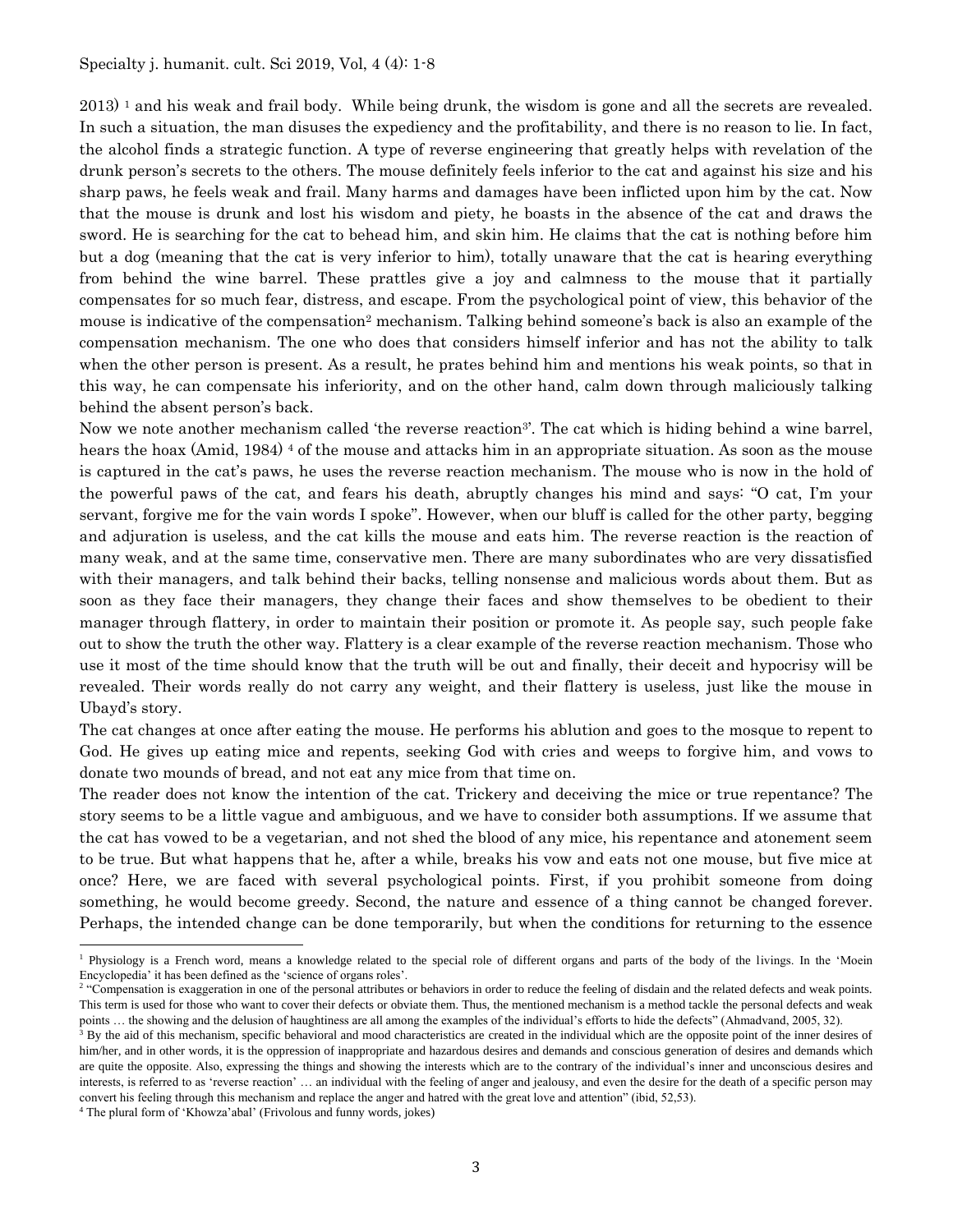are ready, it cannot be prevented. The cat repents from eating mice with weeps and cries, and prayers. The mice, for acknowledging the cat's decision, submit numerous presents and gifts, including: bottles of wine, grilled sheep, a pan full of raisin, dates, cheese, yoghurt, and butter, Khanche Polo (a kind of food), and lemonade, to both respect the cat and thank him for the great decision he has made. Only one of these gifts, that is the grilled sheep, is equal to a hundred mice. The cat, if he wishes, can get relieve himself of the burden of hunting until the end of his life, and in the exchange of not eating the mice, and impose the duty of preparing his daily food upon the weak mice. But what he can do since catching the mice is in his blood. Seeing seven mice which can be Khan and elder, and perhaps fat and beefy, he loses his wisdom and piety, and ignores those delicious gifts, and attacks the mice. Two mice in one hand, two on the other hand, and one in the mouth. His nature does the job. It has nothing to do with the firm oaths he has taken and the rivers of tears he has shed.

In the Ney Nameh, Rumi says that:

Everyone who is left far from his source wishes back the time when he was united with it

The proverb 'the repentance for a wolf is death' is indicative of the same point. Returning to the essence and doing the subject which is addressed by Saadi. Saadi, in the first chapter of Golestan, has a story which is similar to the cat's action. Some thieves and bandits who have made a shelter for themselves in the mountains, and rob the caravans, plundering their goods, are captured by some brave men. The king sentences all of them to death. Among the captives is a young man in his early ages. One of the ministers sympathized with the young man and asks the king to forgive him. The king answers:

The one whose essence is bad would not be fine through the shining of the good

Training the incompetent is worthless

And through these words, he rejects the minister's request. However, the minister, stating that he hopes this youth can be trained in the company of the pious and wise ones, since he is still a child and the evil and the vice is not yet established in his soul, changes the kings and his companions' mind, and obtains his agreement:

Lot's wife chose the company of the evil and she lost the prophethood

The Seven sleepers' dog accompanied the pious ones for a few days and it became good

Then the king answers that he forgave him even though it was not convenient.

Two years passed and the minister puts all his efforts in training him, employing great masters to teach him. He reports about his merits to the king every now and then, and to his surprise, the king does not care about his praising, and says that:

The wolf-bred would be finally a wolf

Although it is raised with men

Anyways, after two years, the bad genes do their jobs and the young man joins the thieves. He kills his savior (the minister) and his two children, and replaces his father. The king, dazed by what has happened, says:

The wasteland would not become a garden

Do not waste the seed and efforts

Being kind to the evil is like mistreating the pious ones

The conclusion of Saadi's words is that some people have such an evil nature that as much as you train and nourish them, it is useless and they would return to their essence. Indeed, we have many stories which are opposite of what was mentioned, i.e. the company and fellowship of a group would change one's behavior and attitude, such as the case of the Seven sleepers' dog or the fragrant mud which takes its fragrance from fellowship of the flower. However, it does not contradict the latter case, since in both cases, the changes are temporary. Perhaps the Seven Sleepers' dog and the fragrant mud will one day return to their nature. In fact, there is a controversy between scholars and philosophers and psychologists in the discussion that to what extent the man is responsible for his actions, and how much he is able to choose his behaviors, or whether it is his nature that controls him and this nature is like a white unwritten plate, which is drawn by the culture,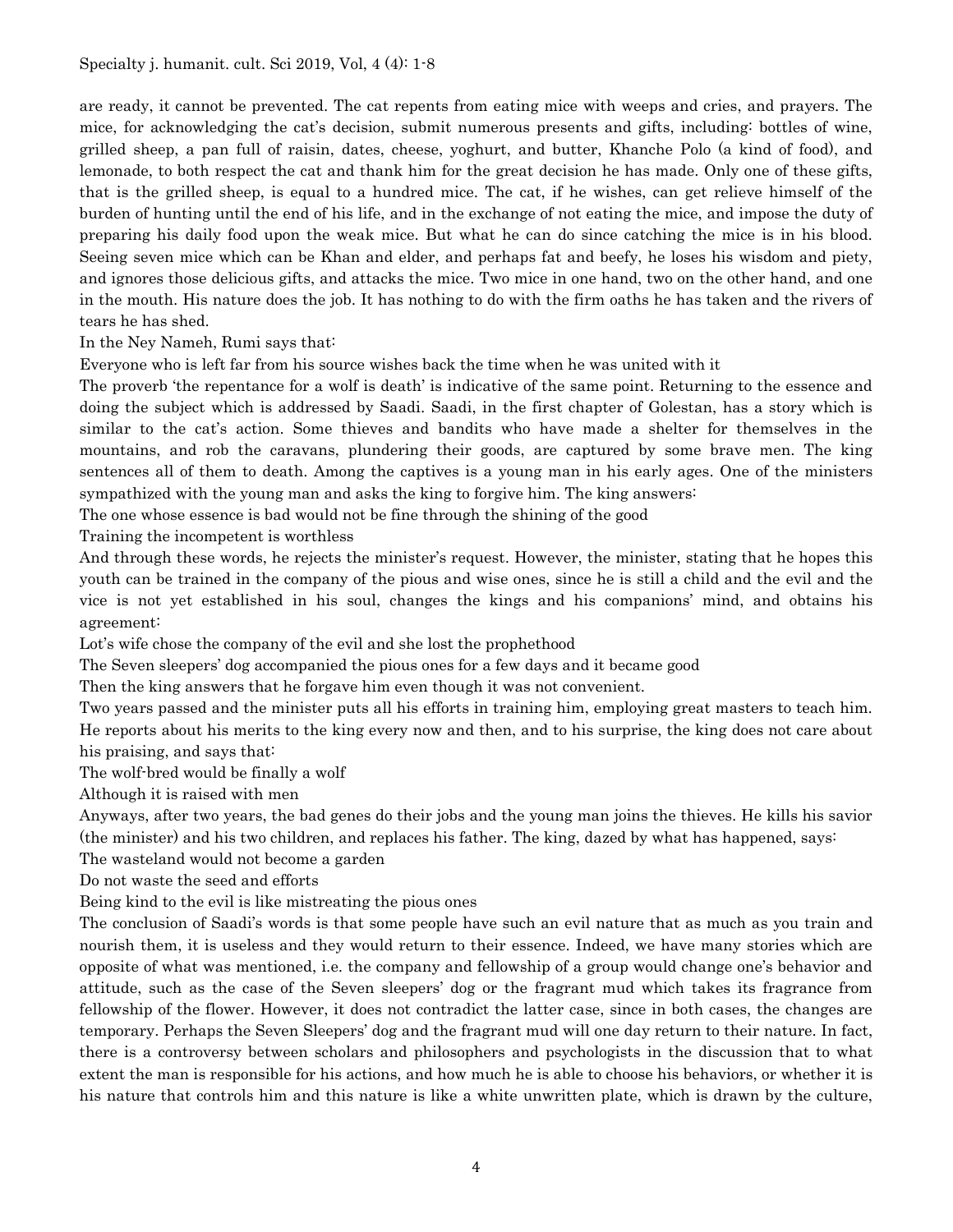society, upbringing, peers, etc., or whether the nature is divided into the good and the bad from the very beginning of creation, and still, an answer on which there is a consensus, has not been found.

Anyways, in the current study, we cite the words of the great figures of science and literature such as Saadi, and accept that the bad nature cannot be reclaimed. The cat also which has filtered his soul through the repentance, and embellished it by prayers, alms, atonement, and weeping, after seeing the mice, returns to his nature. He breaks his vow and ignores his oath.

Now we investigate the second assumption. Let's assume that the cat's repentance is hypocritical and he wants to deceive the mice. Based on this assumption, we would face another psychological point which is the 'deceit' (Blackman, 2014) <sup>5</sup>. At the beginning of the story, Ubayd speaks of a mighty cat who is like a dragon, with the paws of a cheetah. The mighty lions fear his roar, and wherever he steps in, the lion runs. Using the religious means for hunting the mice does not match the spirits of a powerful cat with natural tools (paws and teeth) both psychologically and ethically. It is such a humiliation for a cat with such powerful paws and teeth, and a lion-like body to use tricks for hunting. The deceit and wile are for old lions who have not such strong paws and teeth, and not for the cat which was described. The reason is that the deceit is in the unconscious ego of some people. Blackman believes that deceit is an action out of habit, such as the Kleptomania (Pour Rezaeian, 2015) <sup>6</sup>. This mental disease is an irresistible inclination for stealing the goods. Those suffering from Kleptomania are quite capable of buying the goods they steal. Based on this definition, we are unconsciously reminded of embezzlers who, in spite of having fat bank accounts and numerous properties, again steal the poor people's properties. Are they really mentally ill?

Anyway, it can be inferred that the cat, in spite of having the ability to hunt, uses deceit due to being accustomed to this bad habit.

The deceit has a psychological nature. In other words, it is stemmed from the deceiver's nature and affects the deceived person's spirit, i.e. it both persuades the audience and forces him without his interest. Most of the advertisements depicted in the mass media for the useless or less used goods, due to use of the imminent ornate and the people who are distinguished in appearance, are actually a kind of deceit since their goods are not as efficient as advertised, and on the other hand, they persuade the viewer to buy them. The deceit can be applied in all aspects. One of the broadest domains in which the deceit can be exploited is the politics. Sometimes, the deceit is so powerful that oppresses audience judgement power like narcotics or hypnotism, and eliminates it (the effects of the cat's deceit was such the mice were persuaded and forced to accept it without any thinking). The very well-known proverb 'the listener should be wise' is very suitable for this section of our story, since we are faced with another psychological point and that it the mice gullibility who are not wise listeners and are deceived by the deceivers, and get into the plight. Clifford, in 'the ethics of belief', draws an accurate framework for the beliefs. He states that: "always, everywhere, and for everybody, believe in something based on insufficient reasons, is wrong" (Pour Hasan and Pndjou, 2017).

"Clifford considers the violation of the moral requirements to be an ethical sin, and claims that anybody, for whatever belief he chooses, must have enough reasons and arguments, if it is not so, he has committed an ethical sin with oppressing himself and his fellowmen. In other words, we are required to follow the wisdom and logic in the believing process, since otherwise, it would lead to the strengthening of the gullibility habit in people and formation of ungrounded beliefs" (Mohammadi et al., 2017).

He, for better understanding of his ethics of belief, provide an example. "the owner of a migration ship wants to send it to the sea with some passengers … before the departure, doubts came to his mind that the ship is perhaps not suitable to be sent to the sea … finally, he manages to overcome these questions and relieve his conscious. He says to himself that this ship has undergone many sea trips without any hazards, and survived

<sup>&</sup>lt;sup>5</sup> Perhaps out of habit, you like to deceive others. It gives you the feeling that you are tied to others, whilst you know that there is a deep emotional gap between you and them.

<sup>&</sup>lt;sup>6</sup> Based on DSM, the Kleptomania is an impulse control disorder which determined by failure to resist the impulse to steal. In most of the cases, the individual does not need the goods he steals and does not have a specific motivation for doing so, as well. The Kleptomania is accompanied by the increasing impulse to steal and the feeling of satisfaction after the stealing.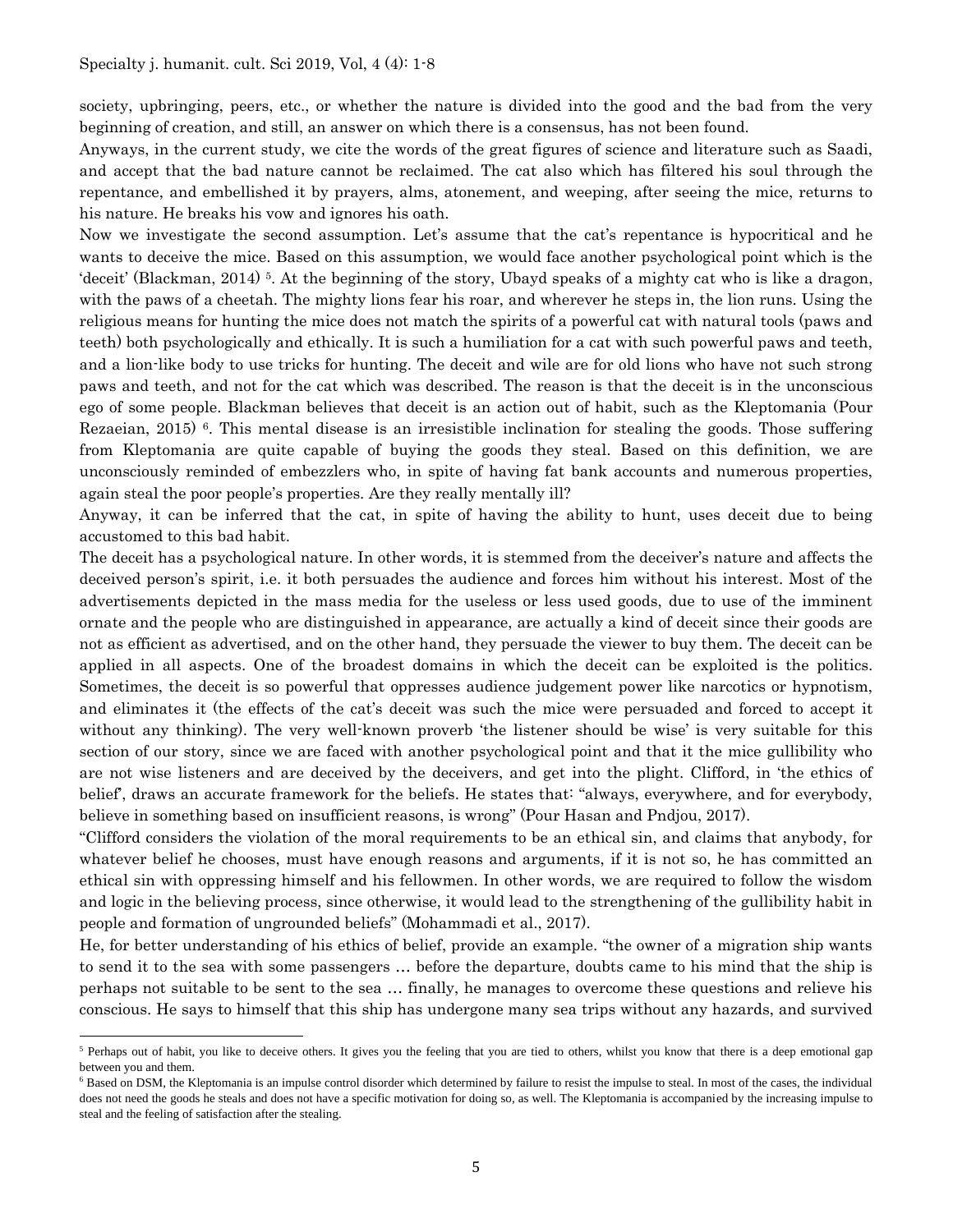many storms. Thus, there is no reason for me to think that the ship will not return safe this time. This way, he came to a strong belief and watched the ship movement calmly. But suddenly, the ship was sunk in the middle of the ocean, and after a while, he also got his insurance back. What would we say about such person? Definitely, we would say that he is the real faulty person for the death of the migrants, since he had not came to that belief patiently, but he had obtained it through obviation of his doubts. Let's change the example a bit, and assume that this ship has ended the trip safe. Does it reduce the faultiness of the ship owner? Not at all. When an action ends in such result for once, it is either correct or incorrect forever. The fact that the action has randomly good or bad results cannot change its correctness or incorrectness at all. The question is not that whether his belief became true or false, but that whether he had the right to came to such belief was based on the evidence he had?" (Mohammadi et al., 2017).

The credulity and gullibility are among Clifford's redlines; redlines that the mice cross them by snowmobile<sup>7</sup> as if they want to set the gullibility Guinness record. A mouse hears the cat's words while he is preaching and spread them to other mice. The other mice believe the mouse without any thinking, pondering, and hesitance as well. The seven elder mice go to the cat with a lot of gifts. The credulity and gullibility, and failure to seek help from the wise consultants are too bold in the mice and on the other hand, the wisdom and logic have faded.

The credulous mice do not ask themselves for once that why a cat should repent from eating the mice, which is a historical fact, and what the grounded and firm guarantee are for such decision. The ungrounded belief of the mice becomes the onset of a bloody war whose faults are upon the mice.

Another psychological point in the mouse and cat story is the war. The story ends in a bloody war whose deaths cannot be counted according to Ubayd. Throughout the whole story, the reader's mind wanders that why the lion-like cat of the study should play a fake episode, which has a positive result for him, which haunts only five mice, but has negative outcomes for the world which is ruinous war.

In order to find the question that why the story ends in war, we deal with psychological analysis of the war from the viewpoints of Einstein and Freud.

Einstein, a physicist who had witnessed the WWI and the death and displacement of thousands of innocent people, fears that the authoritarians abuse the technological and scientific advancements and his scientific theories against humanity. Therefore, he put numerous efforts to establish peace throughout the world and eliminate the war. On January 30th, 1932, he writes a letter to Freud and asks him to analyze the issue of war from a psychological perspective. Parts of the letter are as follows:

"is there any remedies for human against the ominous disaster of war? … as long as I am concerned, my ordinary orientations of thought cannot deeply understand the depth of the human feelings and needs. Thus, in this discussion, I'm afraid I cannot do anything, except expanding the mentioned question, and try beforehand, to provide you with this opportunity to, by addressing the apparent solutions, deal with the issue based on your deep understanding of the human instincts. I am assured that you will be able to, through the training solutions, show that the group of psychological obstacles that can be obviated in an almost nonpolitical manner. The obstacles a person who is not familiar with the psychological issues can guess, but cannot judge about their relationships and changing capabilities …" (Einstein, Freud, 2004).

Einstein finds the rulers of the society guilty of a setting the war because of the abuse of power and rights on the one hand, and the soldiers who participate in the war with the belief of protecting the nation's interests and that the invasion is the best method of defense, on the other hand. Then, he explains that the reason behind the participation of people in the war is the great extent of psychological forces that invade their minds. This great extent of psychological forces are the same institutions as schools, mass media, and even religious institutions, which are used by the ruling minority of the society as a means to control and manipulate the feelings of people. Now we take a look at another part of Einstein's letter.

<sup>7</sup> Snowmobile is a vehicle for moving on the snow.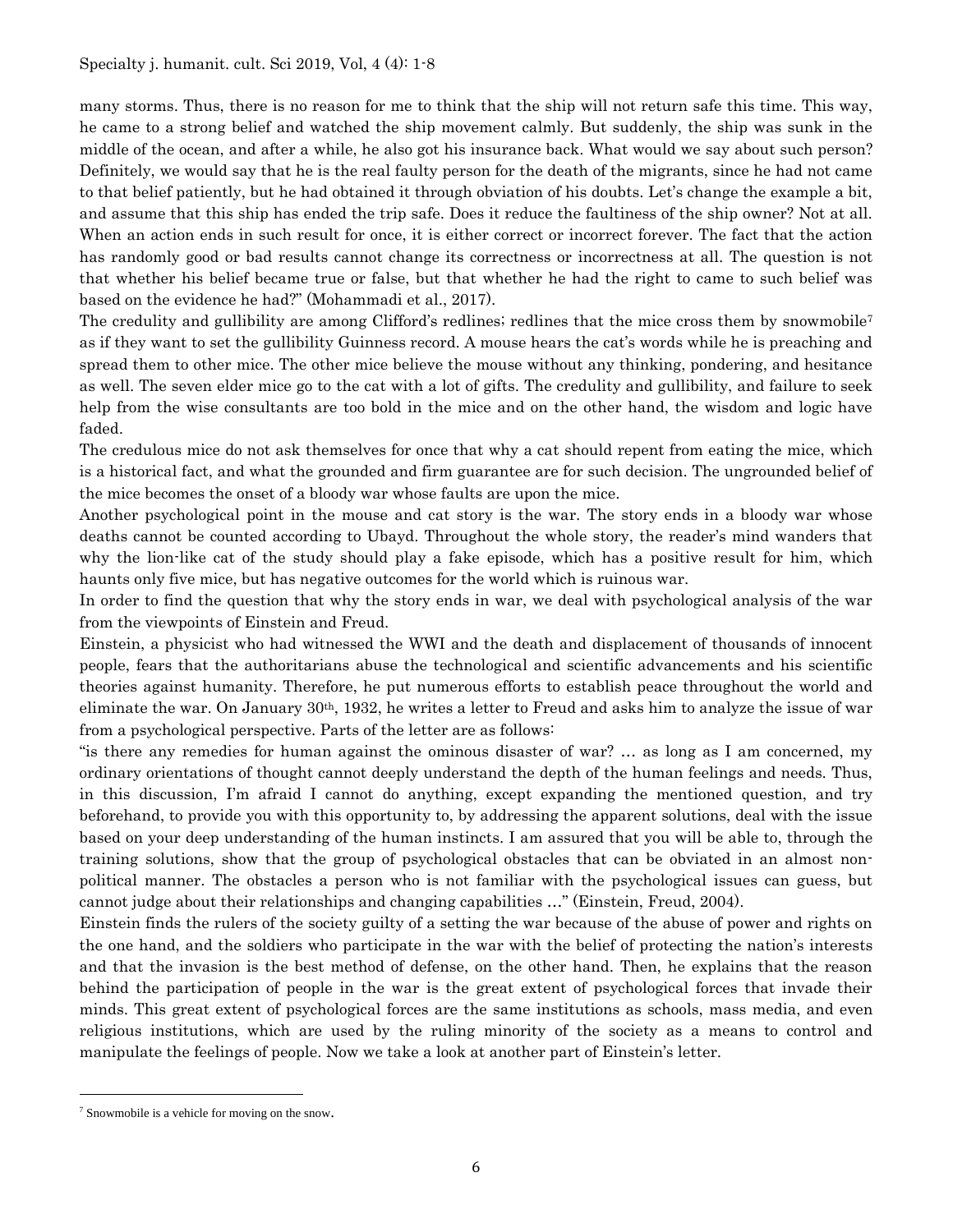"here, another question arises that why the masses let the rulers to lead them to insanity, anger, and sacrifice? The only answer can be that there is the need for hatred and elimination inside the human beings. Normally, this phenomenon is latent and dormant, but in anomalies, it manifests and is easily stimulated, and can lead to the mass insanity" (Einstein, Freud, 2004).

Freud wrote two articles about war just six months into the war and before Einstein's writing. Their titles of the articles were "Frustration of War" and "Our Attitude towards Death". These articles are indicative of his concerns about the war.

Freud, in respond to Einstein's letter, besides approving his ideas, states that the world of human beings is similar to that of animals, and finally, it is the power that ends the conflict of interests. Freud believes that killing the enemies satisfies one of the human instincts. He divides the human instincts into two groups:

- 1- The instincts that seek to protect the soul and unity of life, which are called 'amative instincts'.
- 2- The instincts that seek elimination and death, which are called aggressive and demolition instincts.

In fact, the conflict of the amative instincts and aggressive instincts is the same conflict between love and hatred or attraction and repulsion.

Freud believes that every behavior of human is a mixture of love and destruction. Freud believes that Lichtenberg, a great physicist, also agrees with his ideas and that he could be better psychologist than a physicist. Some parts of Freud's letter are as follows:

"anyway, he (Lichtenberg) was the discoverer of the motifs' figure which says "the reason of the movements based on which we do something, can be the same as a compass disc, divided and set into 32 sections, and we put the names beside each other in a similar manner. For example, bread-bread-name or name-name-bread". Similarly, when human beings are called to war, many motifs within them should respond to their enthusiasm to go to the fronts and approve the war. High and low motives, good and bad motives, motives that can be told loud, motives that are held silently, not to be spoken of. There is no need to reveal all of them, but definitely the inclination towards aggression and destruction is one of them. The numerous savagery happening throughout history and the daily life confirms their existence and power. Definitely, the mixture and combination of destructive inclinations and the spiritual and sexual desires make the satisfaction of them easier. When we look at the bloodshed and disasters throughout history, sometimes it seems that spiritual and original motives have been just an excuse to satisfy the destructive desires. Besides, we believe that for example, on the outbreak of the savagery and oppression by the religious inquisition courts, the spiritual motives entered the conscious ego, and attracted attentions, and the destructive motives reinforced them unconsciously" (Einstein and Freud, 2004).

From the summation of the writings between Einstein and Freud, it can be concluded that both of them consider the inclination to aggression and death to be instinctive. Therefore, war is an excuse to satisfy the aggression instinct. This instinct is the calm before storm and only needs a small pretext or stimulation to be lit.

A small example of this inclination to aggression and conflict can be seen in the quarrels between the children and teenagers on a very tiny issue, for example a pencil. They scuffle in such a way that may end in unpleasant results, and if several pencils of the same type are given to each one, they will not cease the fight until they have evacuated their energy and their aggression instinct is satisfied. After the quarrel is ended, they shake the hands of friendship again without even a glimpse of the pencil that had stirred the war, and that is the story of many wars in the world.

#### Conclusion

The short story of the Mouse and the Cat, besides the political issues, contains several important psychological points which are not hidden from the eyes of an experienced and informative psychoanalyst. These psychological points are noted briefly: